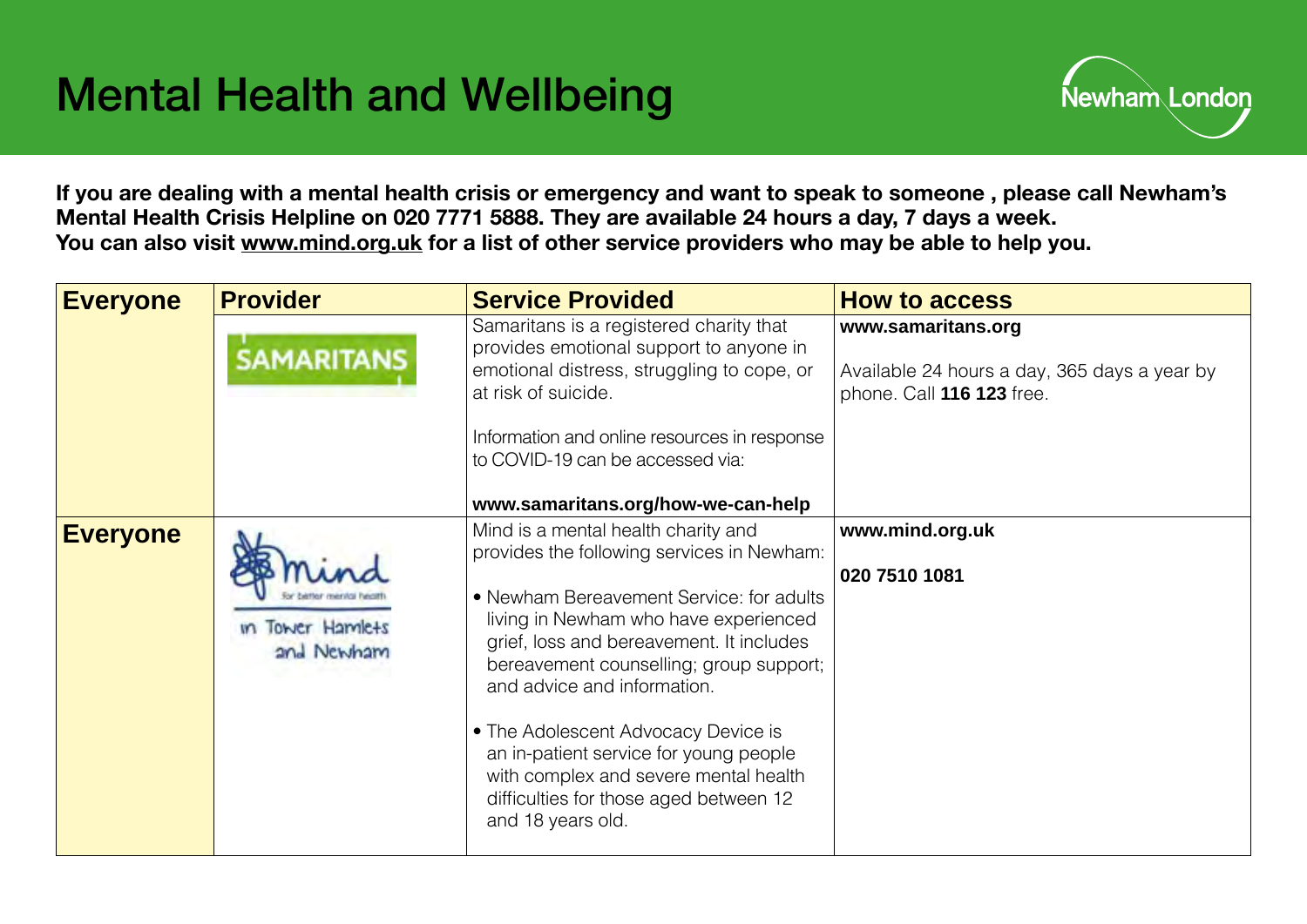

| <b>Everyone</b> |                                           | This service is free for anyone living in<br>London and can support individuals in<br>managing their own mental health and<br>building resilience so they can perform at<br>their best.<br>It is available to you 24/7 on any device<br>and is completely anonymous<br>It includes over 120 online resources<br>including wellbeing information sources;<br>guides to improving mental health; courses<br>on and offline; mobile apps and other<br>therapy approaches suitable for London's<br>modern, highly-mobile population. | www.good-thinking.uk/how-service-works |
|-----------------|-------------------------------------------|----------------------------------------------------------------------------------------------------------------------------------------------------------------------------------------------------------------------------------------------------------------------------------------------------------------------------------------------------------------------------------------------------------------------------------------------------------------------------------------------------------------------------------|----------------------------------------|
| <b>Everyone</b> | <b>Mental Health</b><br><b>Foundation</b> | Online Resources available on how to<br>look after your mental health during the<br>Coronavirus outbreak.                                                                                                                                                                                                                                                                                                                                                                                                                        | www.mentalhealth.org.uk/coronavirus    |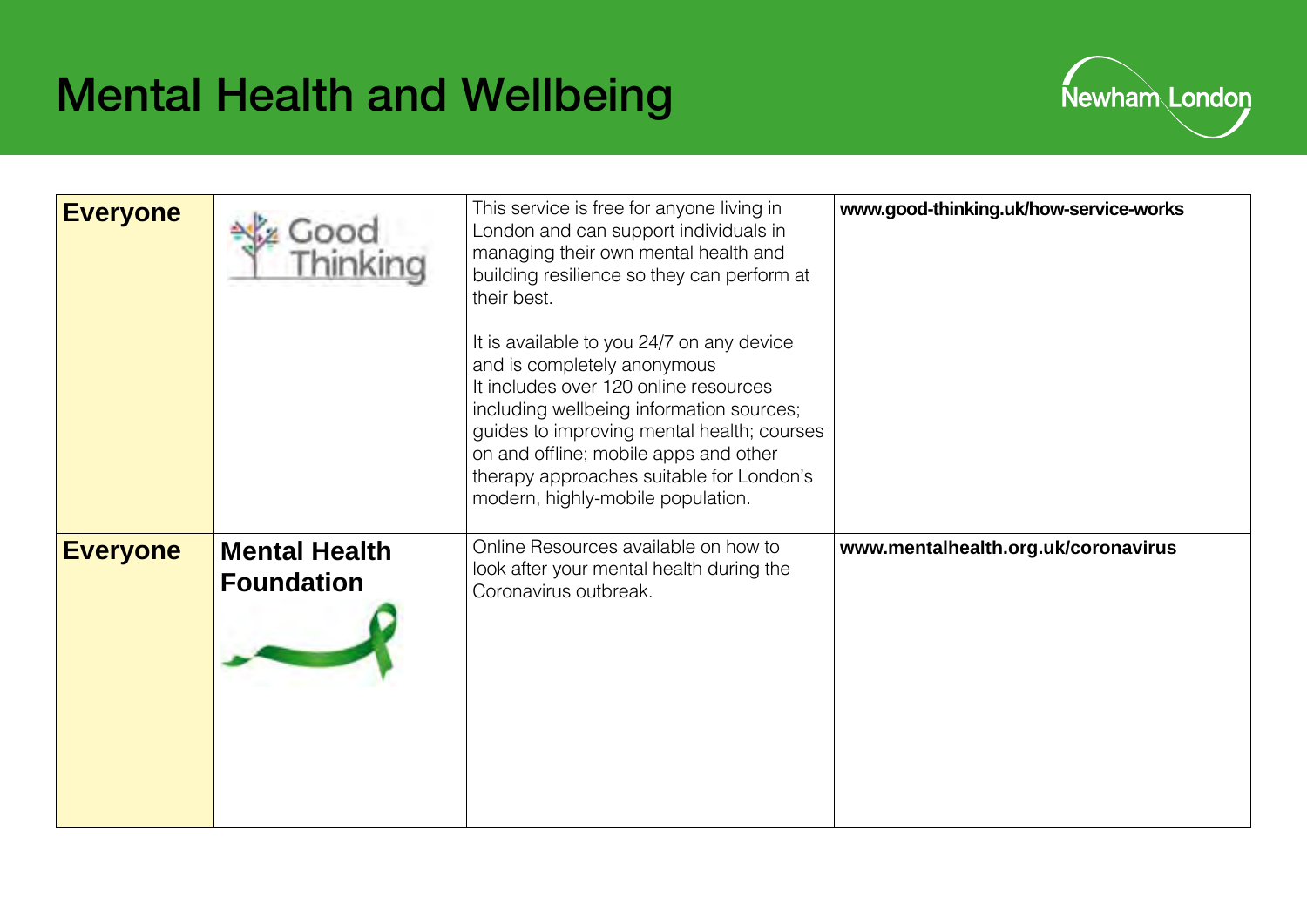

| <b>Adults</b> | <b>Newham Mental</b><br><b>Health Crisis Line</b> | Call Newham's Mental Health Crisis<br>Helpline as an alternative to A and E for<br>your mental health needs.<br>Available 24 hours a day including<br>weekends and Bank Holidays<br>The Crisis Line clinician will:<br>• Undertake an assessment of your mental<br>health needs over the phone.<br>• Where needed we may offer you a face<br>to face assessment of your needs within<br>4 hours.<br>This service provides accurate information<br>and advice about local mental health | Call: 020 7771 5888<br>www.elft.nhs.uk |
|---------------|---------------------------------------------------|----------------------------------------------------------------------------------------------------------------------------------------------------------------------------------------------------------------------------------------------------------------------------------------------------------------------------------------------------------------------------------------------------------------------------------------------------------------------------------------|----------------------------------------|
|               |                                                   | services, and can communicate with other<br>services or teams on your behalf if you<br>wish.                                                                                                                                                                                                                                                                                                                                                                                           |                                        |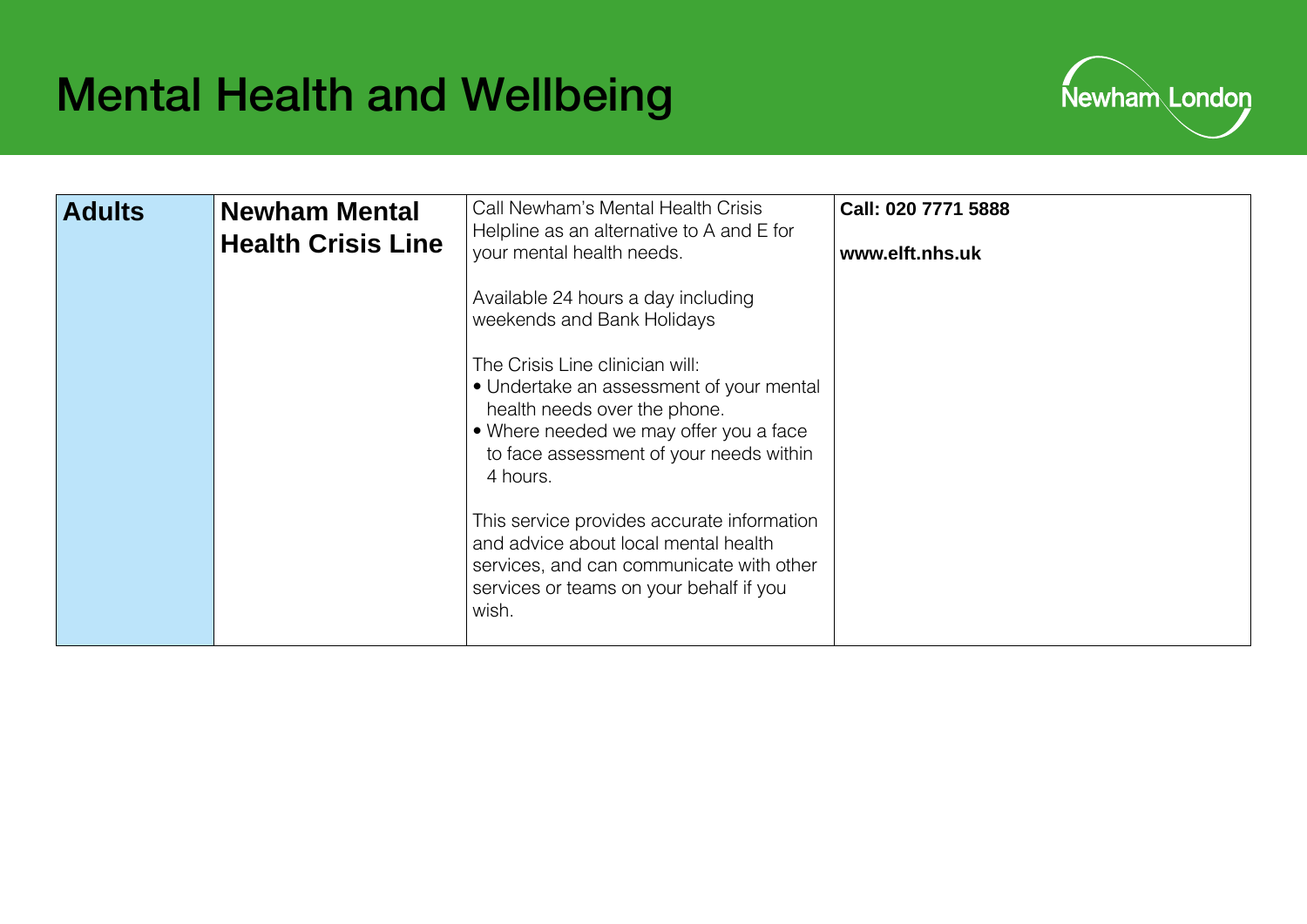

| <b>Adults</b><br><b>Society</b><br><b>United</b><br>Analnst | Living with dementia at any time brings<br>everyday challenges for the person and<br>those around them. Coronavirus is making<br>daily life much harder. You may feel<br>anxious, scared or lonely. But you are not<br>alone - help is available. | Coronavirus support from Dementia Connect<br>• Call our Dementia Connect support line on<br>0333 150 3456. Or, if you speak Welsh, you<br>can call our Welsh-speaking support line on<br>03300 947 400<br>• Connect with other people affected by dementia<br>via our online community Talking Point<br>• Order our full range of free publications<br>• Find relevant dementia information and<br>support with our online tool.<br>www.alzheimers.org.uk |
|-------------------------------------------------------------|---------------------------------------------------------------------------------------------------------------------------------------------------------------------------------------------------------------------------------------------------|-----------------------------------------------------------------------------------------------------------------------------------------------------------------------------------------------------------------------------------------------------------------------------------------------------------------------------------------------------------------------------------------------------------------------------------------------------------|
|-------------------------------------------------------------|---------------------------------------------------------------------------------------------------------------------------------------------------------------------------------------------------------------------------------------------------|-----------------------------------------------------------------------------------------------------------------------------------------------------------------------------------------------------------------------------------------------------------------------------------------------------------------------------------------------------------------------------------------------------------------------------------------------------------|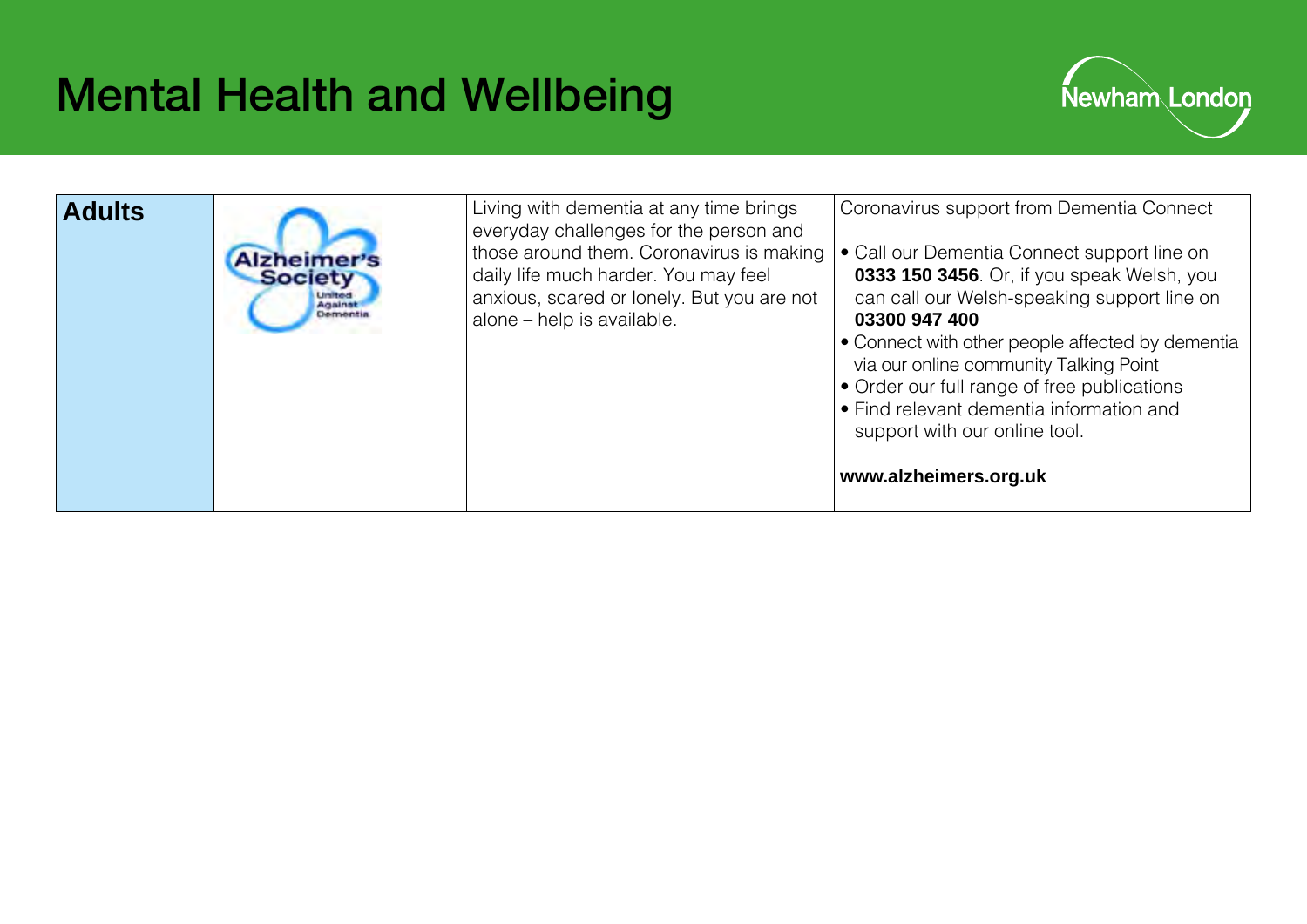

| <b>Adults</b> | <b>Newham Talking</b><br><b>Therapies</b><br><b>NHS</b>                 | Newham Talking Therapies is a free and<br>confidential NHS service for local people.<br>If you are 18 and over or (16-17) and not<br>in full time education, NTT can offer quick<br>and easy access to help and support. | Don't wait for things to get worse. Don't struggle<br>for too long.<br>Take your first step now. You can refer yourself<br>by calling us on: |
|---------------|-------------------------------------------------------------------------|--------------------------------------------------------------------------------------------------------------------------------------------------------------------------------------------------------------------------|----------------------------------------------------------------------------------------------------------------------------------------------|
|               | <b>East London</b>                                                      |                                                                                                                                                                                                                          | Tel: 0208 475 8080                                                                                                                           |
|               | <b>NHS Foundation Trust</b>                                             |                                                                                                                                                                                                                          | Or by visiting our website:                                                                                                                  |
|               |                                                                         |                                                                                                                                                                                                                          | www.newhamtalkingtherapies.nhs.uk                                                                                                            |
|               | Newham Talking Therapies<br>Connects Passicious Carros & Copingwet Sept |                                                                                                                                                                                                                          | The service is available to anyone who<br>lives in Newham                                                                                    |
|               |                                                                         |                                                                                                                                                                                                                          | Or is registered with a Newham GP.                                                                                                           |
|               |                                                                         |                                                                                                                                                                                                                          | We will contact you to offer an appointment<br>within a couple of days of receiving your referral.                                           |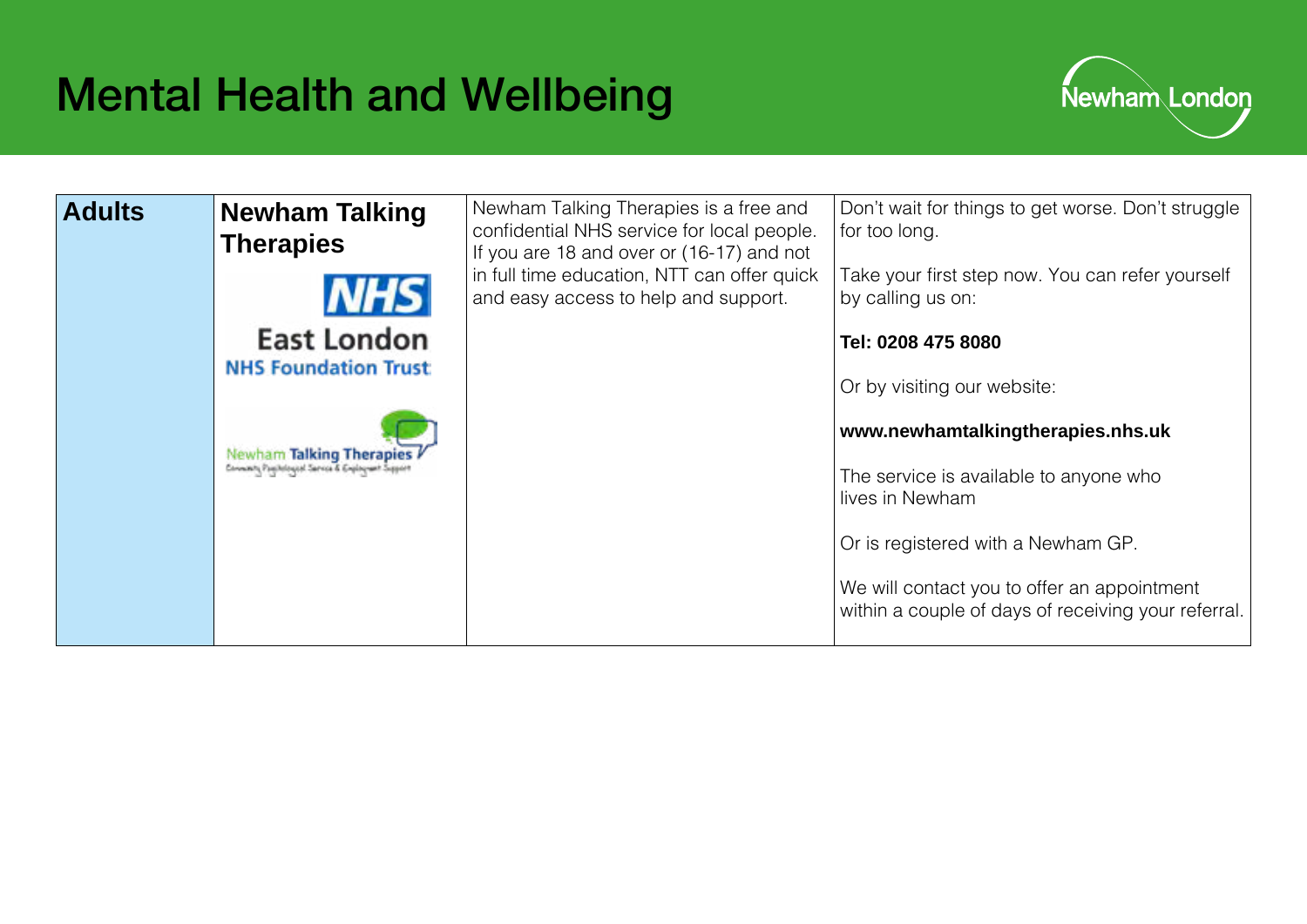

| <b>Adults</b> | <b>Perinatal Mental</b><br><b>Health Team</b><br>(Newham)<br><b>NHS</b><br><b>East London</b><br><b>NHS Foundation Trust</b> | The Perinatal Mental Health Team provides<br>specialist care for women with mental health<br>problems who are pregnant or in the first<br>post-partum year, or who are considering<br>pregnancy. The team hold outpatient<br>clinics in a number of locations around the<br>borough, and provides a liaison service to<br>the maternity wards at Newham General<br>Hospital. Inpatient beds are available at the<br>Homerton Mother and Baby Unit. Home<br>visits can be arranged in late pregnancy<br>and the early postpartum period. | Covid-19 update<br>If you are currently pregnant and suffer from<br>a complex, long term serious mental health<br>condition and on medication. Or if you believe<br>you are becoming unwell with a serious post<br>natal illness for the first time and unable to<br>access your GP to discuss a referral to our<br>service, please call local perinatal team to<br>discuss your needs - 0207 363 8801. |
|---------------|------------------------------------------------------------------------------------------------------------------------------|-----------------------------------------------------------------------------------------------------------------------------------------------------------------------------------------------------------------------------------------------------------------------------------------------------------------------------------------------------------------------------------------------------------------------------------------------------------------------------------------------------------------------------------------|---------------------------------------------------------------------------------------------------------------------------------------------------------------------------------------------------------------------------------------------------------------------------------------------------------------------------------------------------------------------------------------------------------|
| <b>Adults</b> | WHES WOMEN'S HEALTH                                                                                                          | Maternity Mates is currently open to<br>pregnant women living in Newham, Tower<br>Hamlets or Waltham Forest who do not<br>have a suitable support network, or have<br>specific needs or healthcare issues.                                                                                                                                                                                                                                                                                                                              | Telephone: 020 7377 8725<br>Email: maternity.mates@whfs.org.uk<br>FAX (for confidential correspondence):<br>020 7377 1064                                                                                                                                                                                                                                                                               |
| <b>Adults</b> | <b>Parents in Mind</b><br>is available in<br>Newham.                                                                         | If you are feeling low, anxious,<br>disinterested in your usual activities and<br>are pregnant or within a year of giving<br>birth, then our friendly welcoming support<br>may be for you.<br>Our trained, female peer supporters can<br>offer time and support through the Parents<br>in Mind groups running in the local area.                                                                                                                                                                                                        | Attendance is by referral and this can be<br>done by you, or through health professionals such<br>as your midwife, health visitor, GP and family nurse.<br>To refer yourself or someone else, or to find<br>out more please contact Belinda on<br>07525 403673 or via email on<br>parentsinmind.newham@nct.org.uk.                                                                                      |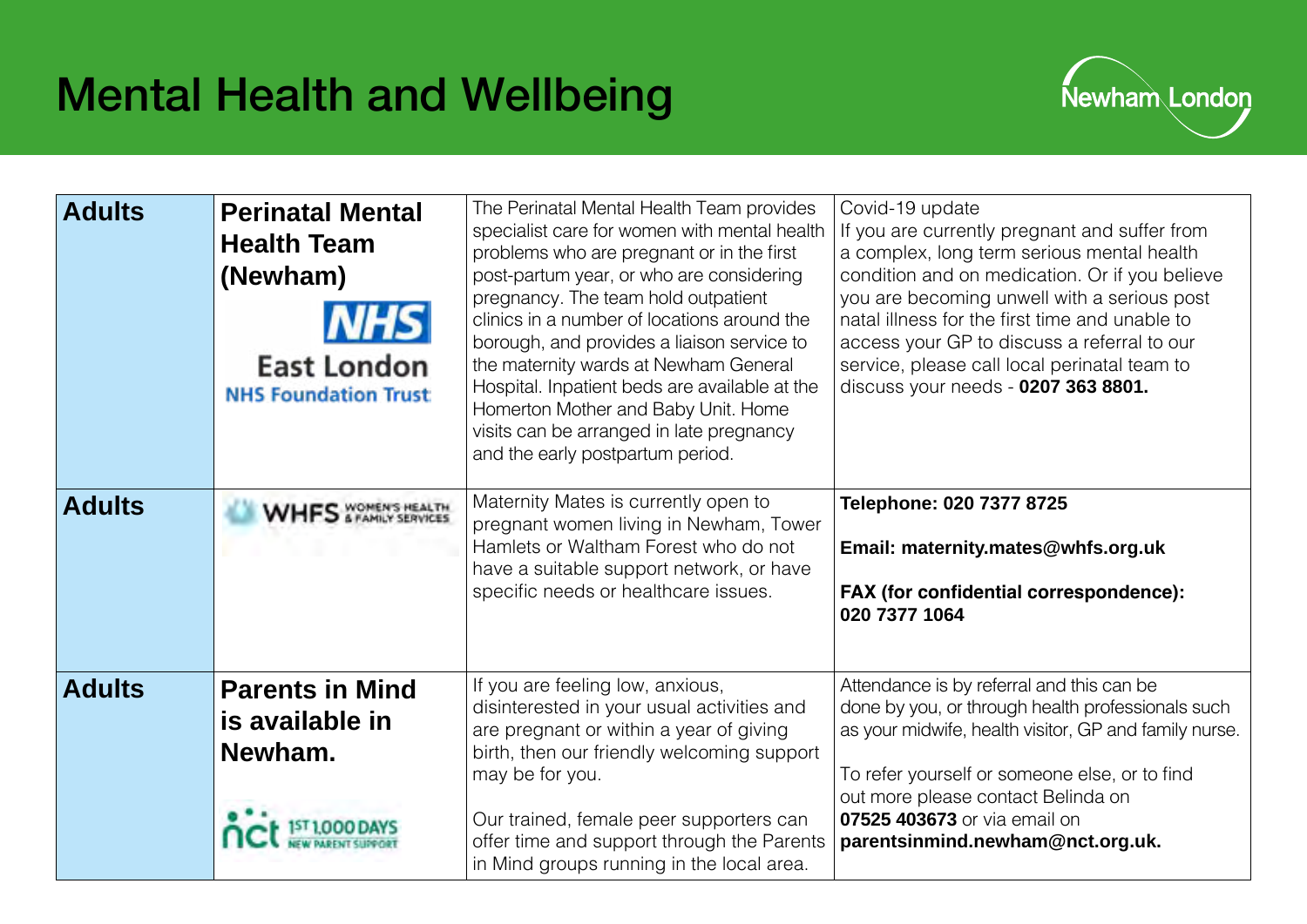

| <b>Children</b><br>and Young<br><b>People</b> | <b>HOPELINEUK</b> | A specialist telephone service for support,<br>practical advice and information to young<br>people up to the age of 35 who are worried<br>about how they are feeling or anyone who<br>is concerned about a young person.<br>Available Anytime (24/7)                                                                                                                                                                                                                                                                                                                                                                                                                                                                                                                     | Call 0800 068 41 41 or text 0778 620 9697 |
|-----------------------------------------------|-------------------|--------------------------------------------------------------------------------------------------------------------------------------------------------------------------------------------------------------------------------------------------------------------------------------------------------------------------------------------------------------------------------------------------------------------------------------------------------------------------------------------------------------------------------------------------------------------------------------------------------------------------------------------------------------------------------------------------------------------------------------------------------------------------|-------------------------------------------|
| <b>Children</b><br>and Young<br><b>People</b> | <b>keeth</b>      | Kooth is a web based confidential<br>support service available to young<br>people. Kooth provides a safe and<br>secure means of accessing mental<br>health and wellbeing support designed<br>specifically for young people.<br>Kooth offers young people the opportunity<br>to have a text-based conversation with<br>a qualified counsellor. Counsellors<br>are available from 12noon to 10pm on<br>weekdays and 6pm to 10pm at weekends,<br>every day of the year on a drop-in basis.<br>Young people can access regular booked<br>online counselling sessions as needed.<br>Outside counselling hours' young people<br>can message our team and get support<br>by the next day.<br>It is accessible through mobile, tablet,<br>desktop, and free at the point of use. | https://kooth.com                         |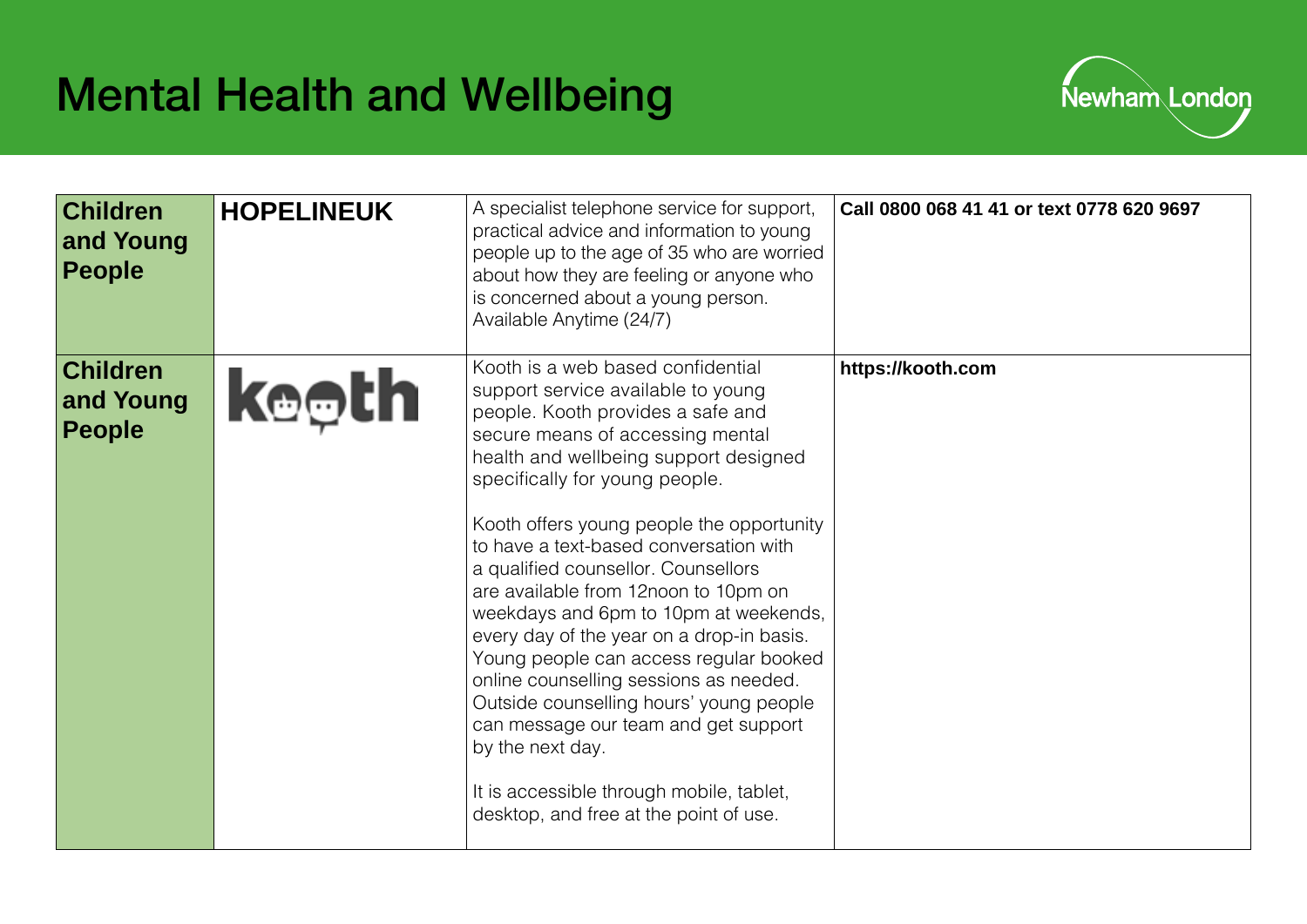

| <b>Children</b><br>and Young<br><b>People</b> | <b>Headstart Newham</b>                                                      | You can find lots of mental health and<br>wellbeing resources for schools and<br>parents to support children and young<br>people.                                                                                                                                                                                                                                                                                                                                                            | www.headstartnewham.co.uk<br>Phone: 0203 373 8600                                                                                                                                                                                                                                                                                                                                                                                                                                                            |
|-----------------------------------------------|------------------------------------------------------------------------------|----------------------------------------------------------------------------------------------------------------------------------------------------------------------------------------------------------------------------------------------------------------------------------------------------------------------------------------------------------------------------------------------------------------------------------------------------------------------------------------------|--------------------------------------------------------------------------------------------------------------------------------------------------------------------------------------------------------------------------------------------------------------------------------------------------------------------------------------------------------------------------------------------------------------------------------------------------------------------------------------------------------------|
|                                               | Newham London                                                                | Newham Local Offer will be updated<br>regularly to help you find information<br>about local services, support, activities<br>and events for children who have special<br>educational needs and disabilities (SEND).                                                                                                                                                                                                                                                                          | www.families.newham.gov.uk<br>Email: local.offer@newham.gov.uk<br>Telephone: 0203 373 2051, Mon-Fri, 10am-2pm<br>We will try to respond to emails or voicemails<br>within 2 working days.                                                                                                                                                                                                                                                                                                                    |
|                                               | <b>CAMHS</b><br><b>Child and Adolescent</b><br><b>Mental Health Services</b> | Newham CAMHS will continue to provide<br>a comprehensive Mental Health Service<br>for young people in Newham but we will<br>be delivering this remotely via telephone<br>or video instead of face to face with all<br>specialist treatment pathways remaining<br>available remotely. A critical response or<br>duty team is based at York house, 9am to<br>5pm Monday-Friday and will respond to<br>urgent enquiries. The service is still open<br>to new referrals (self and professional). | For urgent referrals and emergencies: From<br>5pm-9pm, Mon-Fri, this will be offered by the<br>East London Extended Crisis team based<br>at the Coborn Centre and also from 10am<br>-2.30pm over the weekend. The offer is a<br>telephone based service but can offer face<br>to face appointments if necessary. After 9pm<br>emergencies are dealt with by the out of hours<br>Psychiatry team from Newham University<br>Hospital.<br>Available Monday - Friday, 9-5pm<br>Newham CAMHS - call 0208 430 9000 |